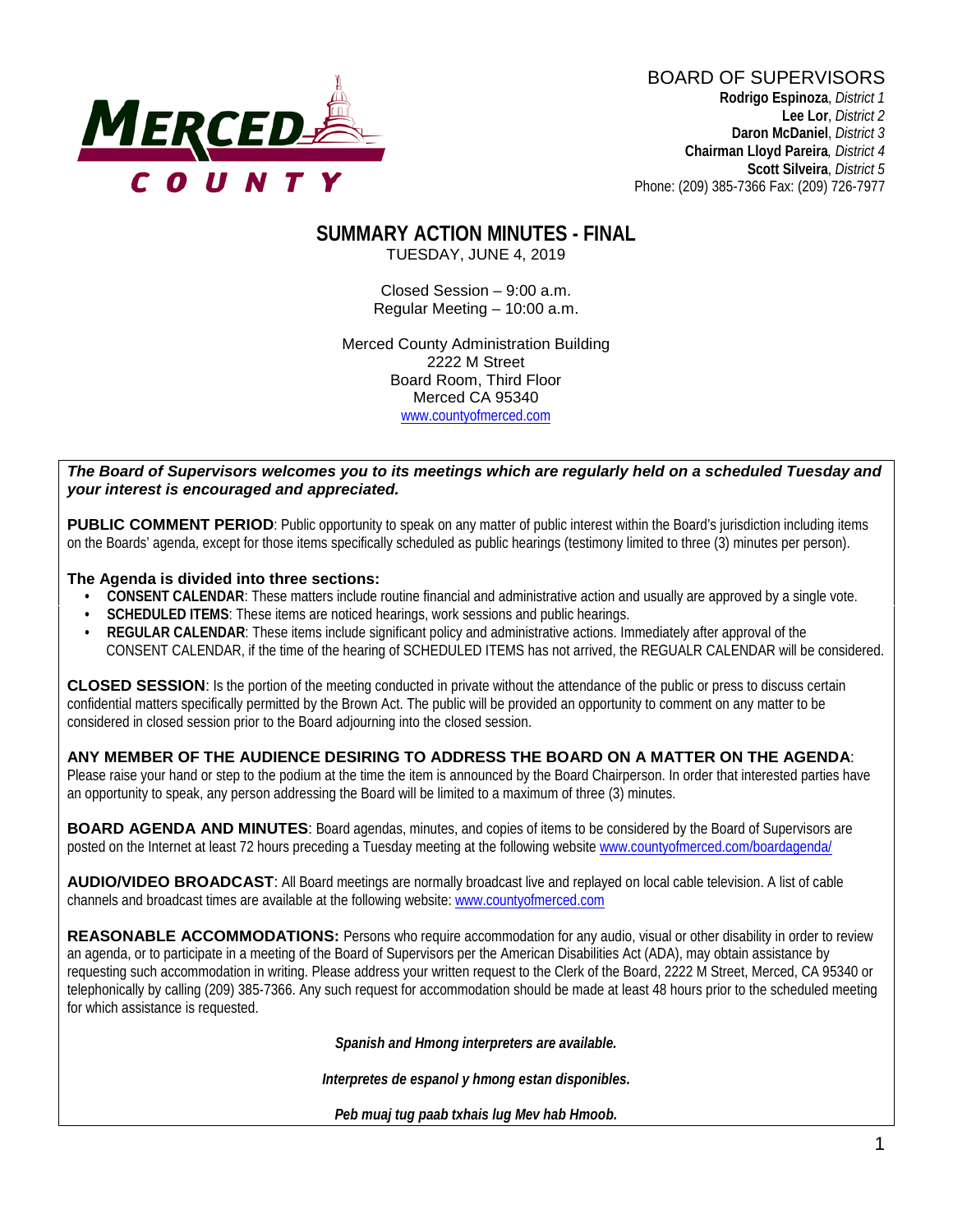#### SCHEDULED ITEMS

#### **9:00 A. M. THE PUBLIC IS INVITED TO SPEAK ON ANY ITEM ON THE AGENDA-TESTIMONY IS LIMITED TO THREE MINUTES PER PERSON**

#### **CLOSED SESSION:**

It is the intention of the Board to meet in Closed Session pursuant to Government Code Section 54957.6 concerning a Conference with County of Merced Staff Negotiators concerning negotiations with: American Federation of State, County and Municipal Employees (AFSCME), Units 4, 5, 6 and 8; United Public Employees (UPE), Unit 3; Merced County Attorney Association (MCAA), Unit 7; Teamsters (Corrections), Unit 2; Merced County Law Enforcement Sergeants, Unit 30; Merced County Deputy Sheriff Association (DSA), Unit 10; Teamsters (Non-Safety Corrections), Unit 12; Merced County Public Safety Services Unit (MCPSSU), Unit 14; and Probation Supervising Employees, Unit 11. Agency Negotiator: Marci Barrera.

#### **THE BOARD RECESSED AT 9:09 A.M. AND RECONVENED AT 10:00 A.M. WITH ALL MEMBERS PRESENT, AND THE CHAIRMAN ADVISED STAFF WAS GIVEN DIRECTION**

### *REVIEW BOARD ORDER – SEE PAGE 11*

#### **GOVERNMENT CODE SECTION 54954.2 COMPLIANCE (LATE AGENDA ITEMS)**

**ACTION WHICH AROSE SUBSEQUENT TO THE POSTING OF THE AGENDA** 1.) Find the need to take action subsequent to the posting of the June 4, 2019 agenda to address staffing schedules in the Board Clerk function; 2.) Place the item on the agenda for the meeting of June 4, 2019 for Board action.

#### *REVIEW BOARD ORDER – SEE PAGE 11*

**10:00 A. M. INVOCATION led by Lamar Henderson/PLEDGE OF ALLEGIANCE**

**PUBLIC OPPORTUNITY TO SPEAK ON ANY MATTER OF PUBLIC INTEREST WITHIN THE BOARD'S JURISDICTION INCLUDING ITEMS ON THE BOARD'S AGENDA, EXCEPT FOR THOSE ITEMS SPECIFICALLY SCHEDULED AS PUBLIC HEARINGS (TESTIMONY LIMITED TO THREE MINUTES PER PERSON)**

### *REVIEW BOARD ORDER – SEE PAGE 11*

#### **PRESENTATION:**

#### **REGISTRATION RACE CERTIFICATES**

The Board presents certificates of recognition to participants and their respective High Schools.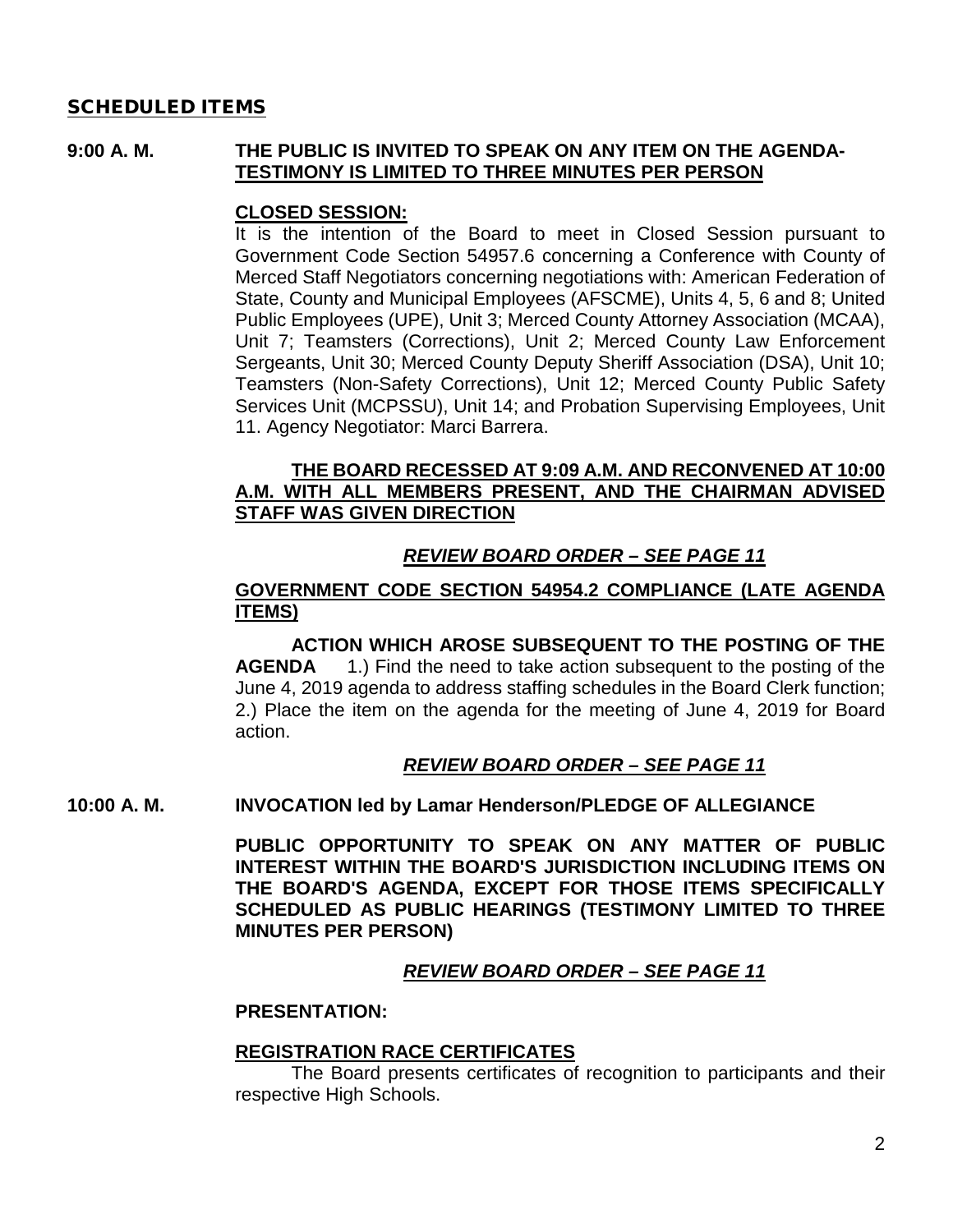### **GROUND AMBULANCE RFP PROCESS UPDATE**

### *REVIEW BOARD ORDER – SEE PAGE 12*

#### **APPROVAL OF CONSENT AGENDA CALENDAR (ITEMS #1 - 25)**

#### **SCHEDULED ITEM:**

#### **PUBLIC WORKS - SECOND READING - PROPOSED ORDINANCE**

Conduct a second reading of a proposed ordinance entitled "User Charge Rates for Zones of Benefit", which would set County Service Area Number One User Charge Rates at their current rates for Fiscal Year 2019/2020. (Supersedes Ordinance No. 1961 and amends Chapter 5.64 of the Merced County Code).

#### **RECOMMENDATION:**

1) Conduct second reading of a proposed ordinance entitled "User Charge Rates for Zones of Benefit", which would set County Service Area Number One User Charge Rates at their current rates for Fiscal Year 2019/2020. (Supersedes Ordinance No. 1961 and amends Chapter 5.64 of the Merced County Code). 2) Waive further reading of the proposed ordinance; and 3) Adopt the ordinance.

### *REVIEW BOARD ORDER – SEE PAGE 12*

#### **REPORTS/BOARD DIRECTION**

County Executive Officer, County Counsel, Board of Supervisors Members

### CONSENT CALENDAR (Items # 1-25) **APPROVED AS RECOMMENDED AYES: ALL**

#### Public Works

- 1. Approve and authorize the Chairman to sign Amendment Contract No. 2017130 with Moore Twining Associates, Inc. for Material Testing Services.
- 2. Approve and authorize the Chairman to sign Amendment Contract No. 2016121 with Mott MacDonald for intersection signalization and channelization design services.
- 3. Approve Budget Transfer in the amount of \$101,025 to cover anticipated fuel, parts, and data processing needs in fleet for the remainder of year.

#### Health

- 4. Approve and authorize the Chairman to sign Amendment Contract No. 2012038 with Supplemental Health Care Services Inc. for occupational and physical therapy to provide medical therapy and review medical records for the issuance of authorizations for the California Children's Services - Medical Therapy Program and California Children's Services-Administration.
- 5. Approve and authorize the Chairman to sign Amendment Contract No. 2017050 with Goodfellow Occupational Therapy to provide medical therapy services.
- 6. Approve and authorize the Chairman to sign Memorandum of Understanding Amendment Contract No. 2008085 with Merced County Human Services Agency and Probation Department for Public Health Nursing Services for Children in Foster Care.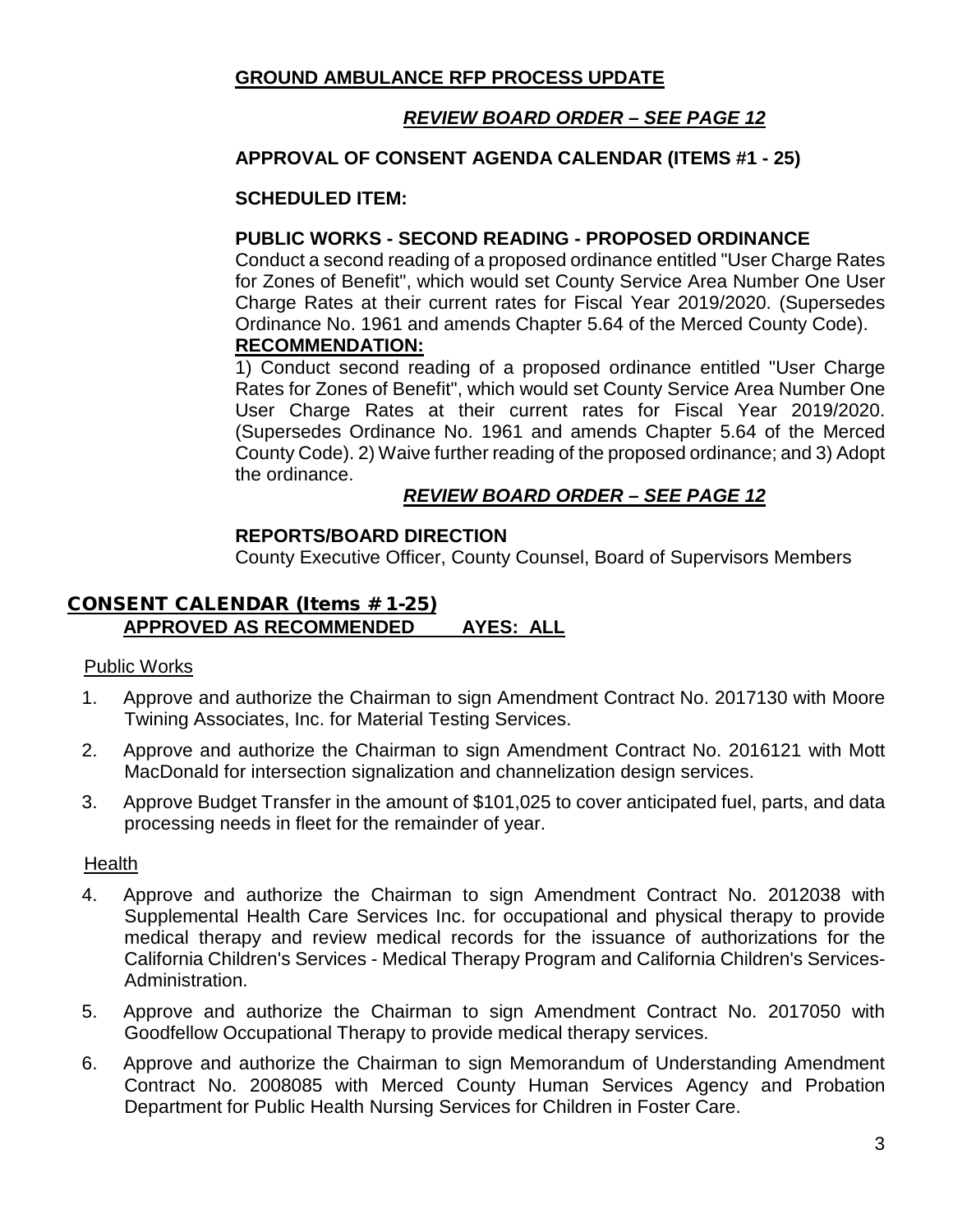- 7. 1) Approve the No Cost Extension to Amendment Contract No. 2017184 (TCE Contract 20181326) with the California Endowment for Health Equity Project; and 2) Authorize the Director of Public Health to electronically sign all copies of the Grant Amendment.
- 8. 1) Approve the No Cost Extension to Amendment Contract No. 2017102 (TCE Contract 20172636) with the California Endowment for Medi-Cal Access Grant; and 2) Authorize the Director of Public Health to electronically sign all copies of the Grant Amendment.

#### Behavioral Health and Recovery Services

- 9. Approve and authorize the Chairman to sign Amendment Contract No. 2016247 with 7th Avenue Center, LLC for Mental Health Rehabilitation Center services.
- 10. Approve and authorize the Chairman to sign Amendment Contract No. 2018068 with Merced Behavioral Center for client placement services.
- 11. Approve and authorize the Chairman to sign Amendment Contract No. 2016088 with Healthy House within a Match Coalition for interpreter services and; approve related Budget Transfer.
- 12. Approve and authorize the Chairman to sign Amendment Contract No. 2018040 with Mayurkumar Ambubhai Amin, M.D. for the provision of psychiatric services at the Marie Green Psychiatric Unit.
- 13. PULLED

#### Human Services Agency

- 14. Proclaim the month of June 2019 as "All Dads Matter Month" in Merced County.
- 15. Proclaim the month of June 2019 as "Elder and Dependent Adult Abuse Awareness" in Merced County.
- 16. Approve and authorize the Chairman to sign Amendment Contract No. 2017121 with Taher, Inc. for Frozen Home Delivered Meals program.

#### Community and Economic Development

17. Approve and authorize the Chairman to sign Amendment Contract No. 2015109 with AMS.NET, Inc. for a FOCUS Program Procurement Vehicle providing telecommunications technology solutions and one-year extension announcement letter.

#### Workforce Investment

18. Accept Modification six (6) to Workforce Innovation and Opportunity Act Subgrant K9110025 (Amendment Contract No. 2018218) with State of California Employment Development Department incorporating Exhibits to the 2018 Opioid Crisis National Dislocated Worker Grant.

### Fire

19. 1) Authorize the Merced County Office of Emergency Services to accept the Fiscal Year 2016 Homeland Security Grant Program Supplemental Award in the amount of \$57,100; 2) Authorize the Merced County Office of Emergency Services to work with Administrative Services to purchase the GeneXpert II and associated supplies; and 3) Approve related Budget Transfer. (4/5 Vote Required)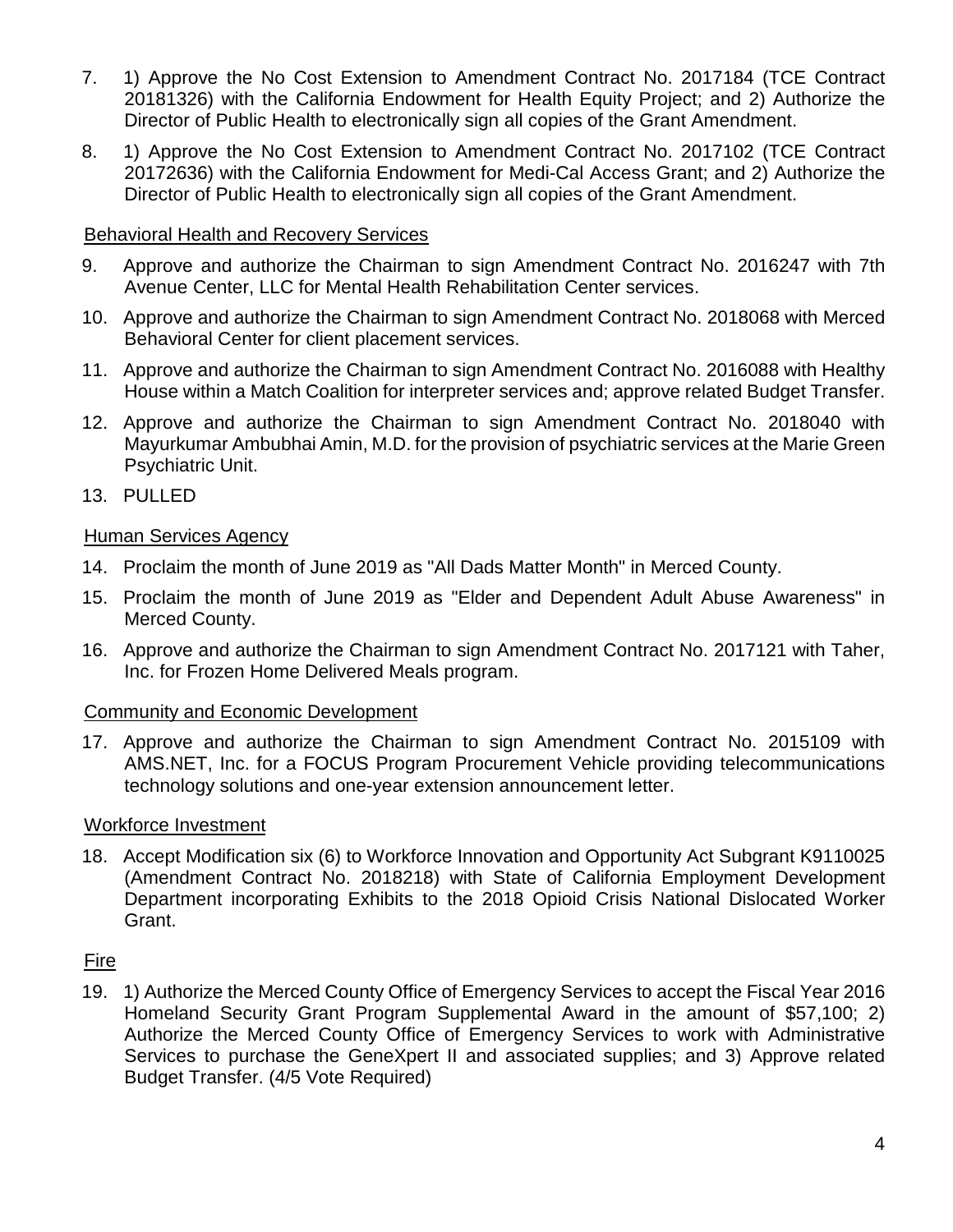### Executive Office

- 20. Approve and authorize the Chairman to sign the Memorandum of Understanding Amendment Contract No. 2015180 with CSAC Excess Insurance Authority (EIA) to allow for continued membership in the CSAC EIA Dental Program.
- 21. Act on Claims for Damages submitted by Patty Scholl (2), Adeline Bucholtz, and Rose Ofili as recommended by Risk Management and County Counsel.

### Board Recognition

- 22. Authorize Certificates of Recognition to various individuals for graduating from LiUNA Infrastructure Construction Boot Camp.
- 23. Authorize Certificates of Recognition to various individuals for graduating from Merced County Day Reporting Center.
- 24. Authorize Certificates of Recognition to various individuals for commitment and dedication as a mentor for the Veteran's Treatment Court.
- 25. Proclaim the month of June 2019 as "Disability Awareness Month" in Merced County.

# REGULAR CALENDAR

### BOARD ACTION

### PUBLIC WORKS

26. 1) Approve the Agreement for Purchase of Real Property with Sukhwant K. Thiara, Trustee of the Gurdial S. Thiara and Sukhwant K. Thiara Family Revocable Trust for acquisition of property located on Kibby Road (APN 061-010-008) for the Kibby Road Over Bear Creek Bridge Project at a cost of \$5,400; and 2) Authorize the Chairman to sign the agreement listing the terms and conditions of the acquisition; and 3) Adopt Resolution accepting the Easement Deed from Sukhwant K. Thiara, Trustee of the Gurdial S. Thiara and Sukhwant K. Thiara Family Revocable Trust for acquisition of property for the Kibby Road Over Bear Creek Project; and 4) Approve payment to a title company for the accepted value of property plus escrow and any other transactions fees.

### **AUTHORIZED CONTRACT NO. 2019161 AND ADOPTED RESOLUTION NO. 2019- 38 AS RECOMMENDED AYES: ALL**

27. 1) Approve the Agreement for Purchase of Real Property with Trustees for the Gurdev S. Thiara and Satinder K. Thiara Family Revocable Trust and Kuldip S. Thiara and Harminder K. Thiara Family Revocable Trust, for acquisition of property located on Kibby Road (APN: 238-040-030) for the Kibby Road Over Bear Creek Bridge Project at a cost of \$4,200: and 2) Authorize the Chairman to sign the Agreement listing the terms and conditions of the acquisition; and 3) Adopt Resolution accepting the Easement Deed from the trustees of the Gurdev S. Thiara and Satinder K. Thiara Family Revocable trust and Kuldip S. Thiara and Harminder K. Thiara Family Revocable Trust for acquisition of property for the Kibby Road Over Bear Creek Bridge Project; and 4) Approve payment to a title company for the accepted value of property plus escrow and any other transaction fees.

### **AUTHORIZED CONTRACT NO. 2019162 AND ADOPTED RESOLUTION NO. 2019- 39 AS RECOMMENDED AYES: ALL**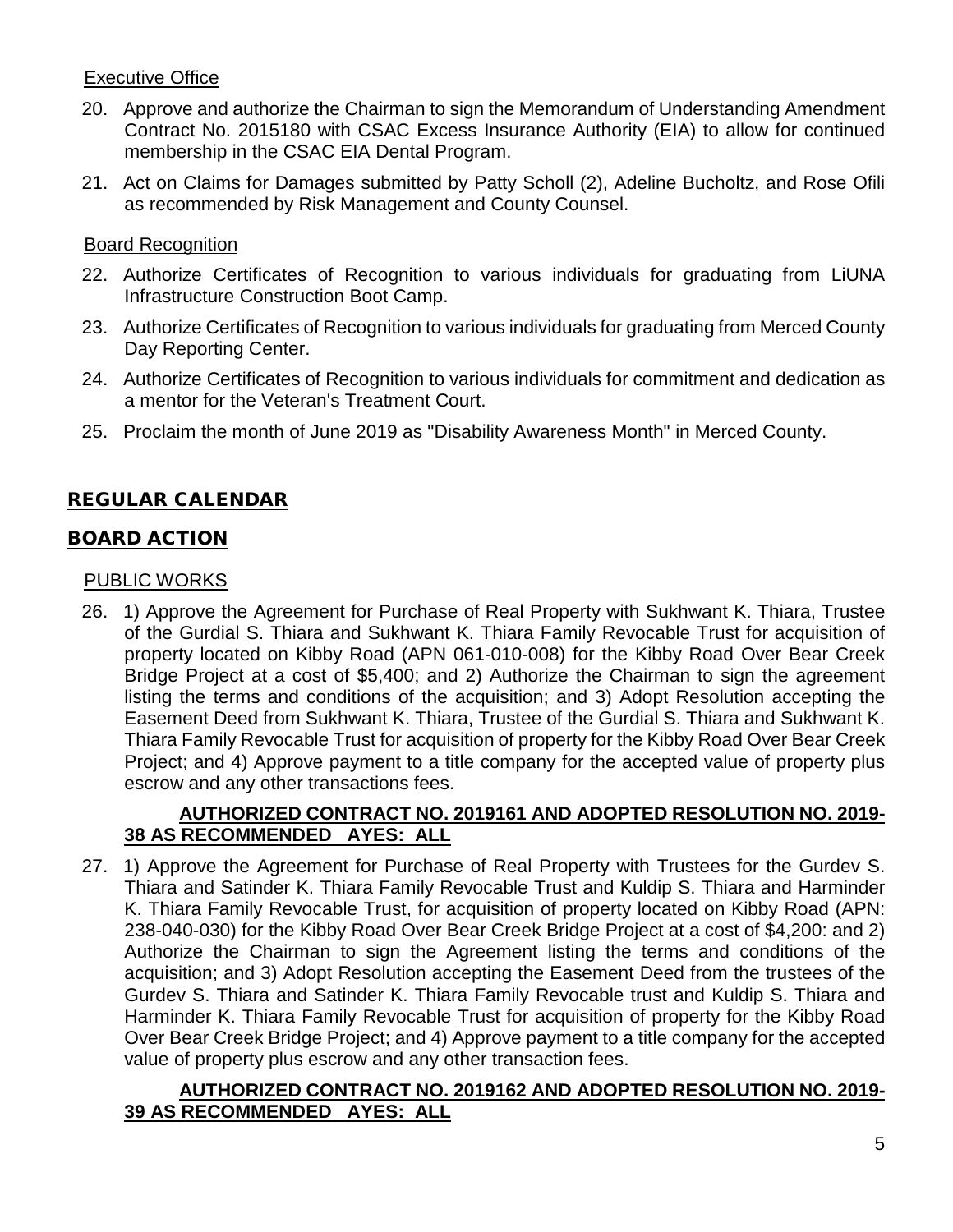28. 1) Approve the Agreement for Purchase of Real Property with Bear Creek Land Company L.P. , for acquisition of property located on Kibby Road (APN: 061-020-047 & 061-020-055) for the Kibby Road Over Bear Creek Bridge Project at a cost of \$9,500; 2) Authorize the Chairman to sign the agreement listing the terms and conditions of the acquisition; and 3) Adopt Resolution accepting the Easement Deed from Bear Creek Land Company for acquisition of property for the Kibby Road Over Bear Creek Bridge Project; and 4) Approve payment to a title company for the accepted value of property plus escrow and any other transaction fees.

#### **AUTHORIZED CONTRACT NO. 2019163 AND ADOPTED RESOLUTION NO. 2019- 40 AS RECOMMENDED AYES: ALL**

### AG. COMMISSIONER

29. Contract with California Department of Food and Agriculture (State Agreement No. 18-0619- 010SF) to provide for European Grapevine Moth pest detection trapping activities.

# **AUTHORIZED CONTRACT NO. 2019164 AS RECOMMENDED AYES: ALL**

### HEALTH

30. Ratify the submission of an application to the Governor's Office of Business and Economic Development California Community Reinvestment Grants Program; and return to the Board if grant is awarded.

### **APPROVED AS RECOMMENDED AYES: ALL**

#### HUMAN SERVICES AGENCY

31. Approve Memorandum of Understanding with Livingston Community Health to provide referrals to Human Services Agency's All Dads Matter and All Moms Matter Workshops.

### **AUTHORIZED CONTRACT NO. 2019165 AS RECOMMENDED AYES: ALL**

32. Approve Memorandum of Understanding with Golden Valley Health Centers to provide referrals to Human Services Agency's All Dads Matter and All Moms Matter Workshops.

### **AUTHORIZED CONTRACT NO. 2019166 AS RECOMMENDED AYES: ALL**

33. Approve Memorandum of Understanding with Merced County Community Action Agency-Women, Infants, and Children (WIC) to provide referrals to Human Services Agency's All Dads Matter and All Moms Matter Workshops.

# **AUTHORIZED CONTRACT NO. 2019167 AS RECOMMENDED AYES: ALL**

- 34. PULLED
- 35. Contract with Merced County Department of Public Health for a Public Health Nurse to provide services to children in foster care.

### **AUTHORIZED CONTRACT NO. 2019168 AS RECOMMENDED AYES: ALL**

36. Contract with AssureCare for required reporting system for Area Agency on Aging and Multipurpose Senior Services Programs.

### **AUTHORIZED CONTRACT NO. 2019169 AS RECOMMENDED AYES: ALL**

37. Contract with Transit Joint Powers Authority of Merced County for a No Cost Fixed Route and Paratransit Transportation Program for seniors.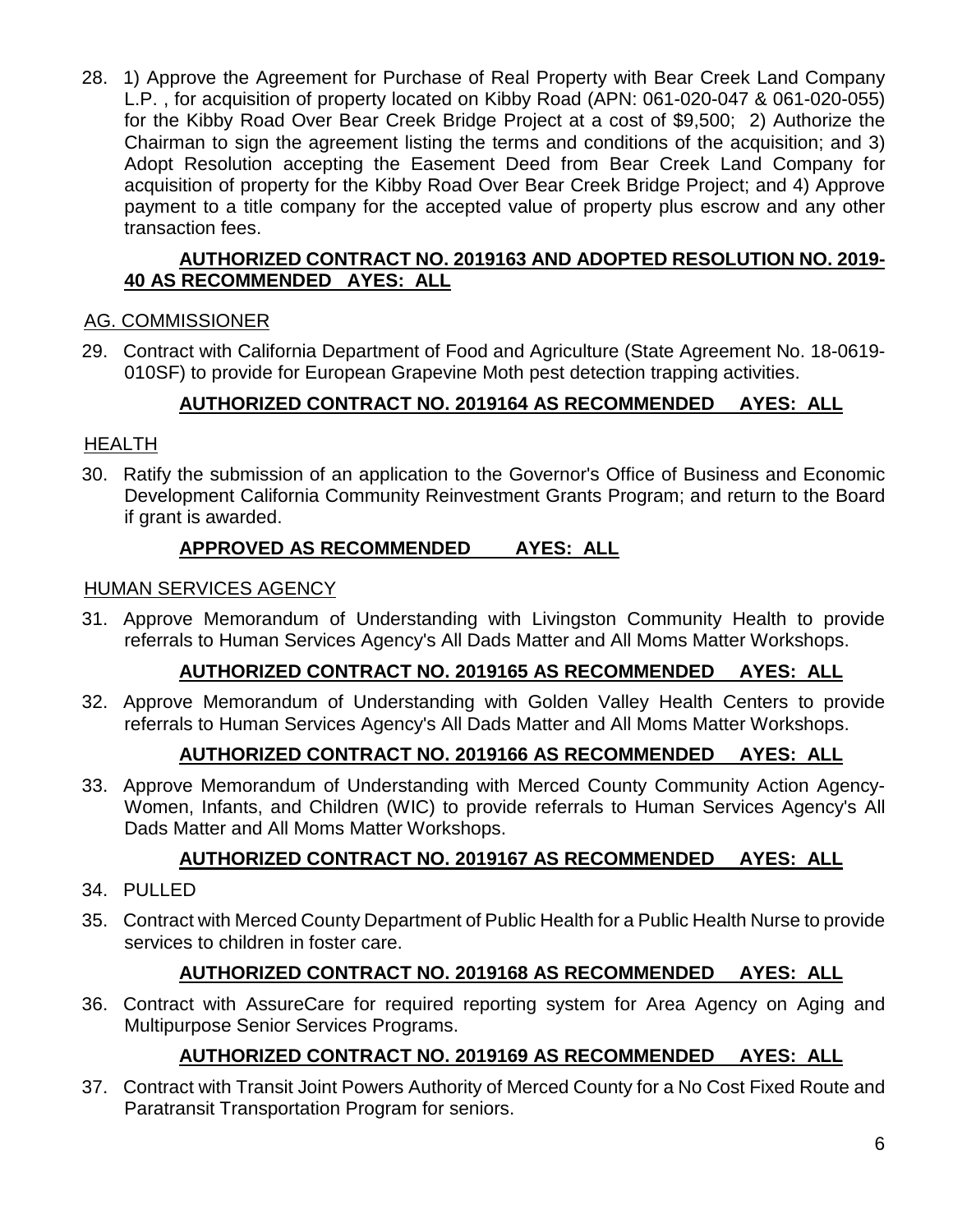### **AUTHORIZED CONTRACT NO. 2019170 AS RECOMMENDED AYES: ALL**

38. Contract with Taher, Inc. for Frozen Home-Delivered Meals Program for seniors.

# **AUTHORIZED CONTRACT NO. 2019171 AS RECOMMENDED AYES: ALL**

39. Contract with Taher, Inc. for a Congregate Meals Production Program for seniors and other eligible persons.

### **AUTHORIZED CONTRACT NO. 2019172 AS RECOMMENDED AYES: ALL**

### COMMUNITY AND ECONOMIC DEVELOPMENT

40. Approve Memorandum of Understanding with Merced County Local Agency Formation Commission (LAFCO) for support services from Merced County Community & Economic Development Department for the 2019/2020 Fiscal Year.

# **AUTHORIZED CONTRACT NO. 2019173 AS RECOMMENDED AYES: ALL**

41. Adopt Resolution designating the Director of Community and Economic Development as the National Environmental Protection Act (NEPA) Certifying Officer for U.S. Department of Housing and Urban Development (HUD) and State of California Department of Housing and Community Development (HCD) grants.

# **ADOPTED RESOLUTION NO. 2019-41 AS RECOMMENDED AYES: ALL**

### FIRE

42. Contract with Renaissance General Restoration, 1800-Boardup for structural stabilization and victim assistance services.

### **AUTHORIZED CONTRACT NO. 2019174 AS RECOMMENDED AYES: ALL**

# **ELECTIONS**

43. 1) Approve the request from the Ballico Community Services District changing the District's election dates from November of the odd-numbered years to consolidate the election with the November statewide general election in the even-numbered years; and 2) Authorize the Registrar of Voters to notify voters in the Ballico Community Service District of the change in election dates.

### **APPROVED AS RECOMMENDED AYES: ALL**

### WORKFORCE INVESTMENT

44. Contract with Workforce Investment Board of Tulare County for the utilization of the Central Valley Industry Engagement Roundtable.

# **AUTHORIZED CONTRACT NO. 2019175 AS RECOMMENDED AYES: ALL**

### ADMINISTRATIVE SERVICES

45. 1) Approve and authorize the Chairman to sign the Master Service Agreement with Vast Networks that establishes the general terms and conditions that will apply to the County's purchase of communications services from Vast through individual service orders; 2) Approve and authorize the Chairman to sign a Service Order for Vast to establish an Internet connection at the Emergency Operations Center; and, 3) Approve related Budget Transfer. (4/5 Vote Required)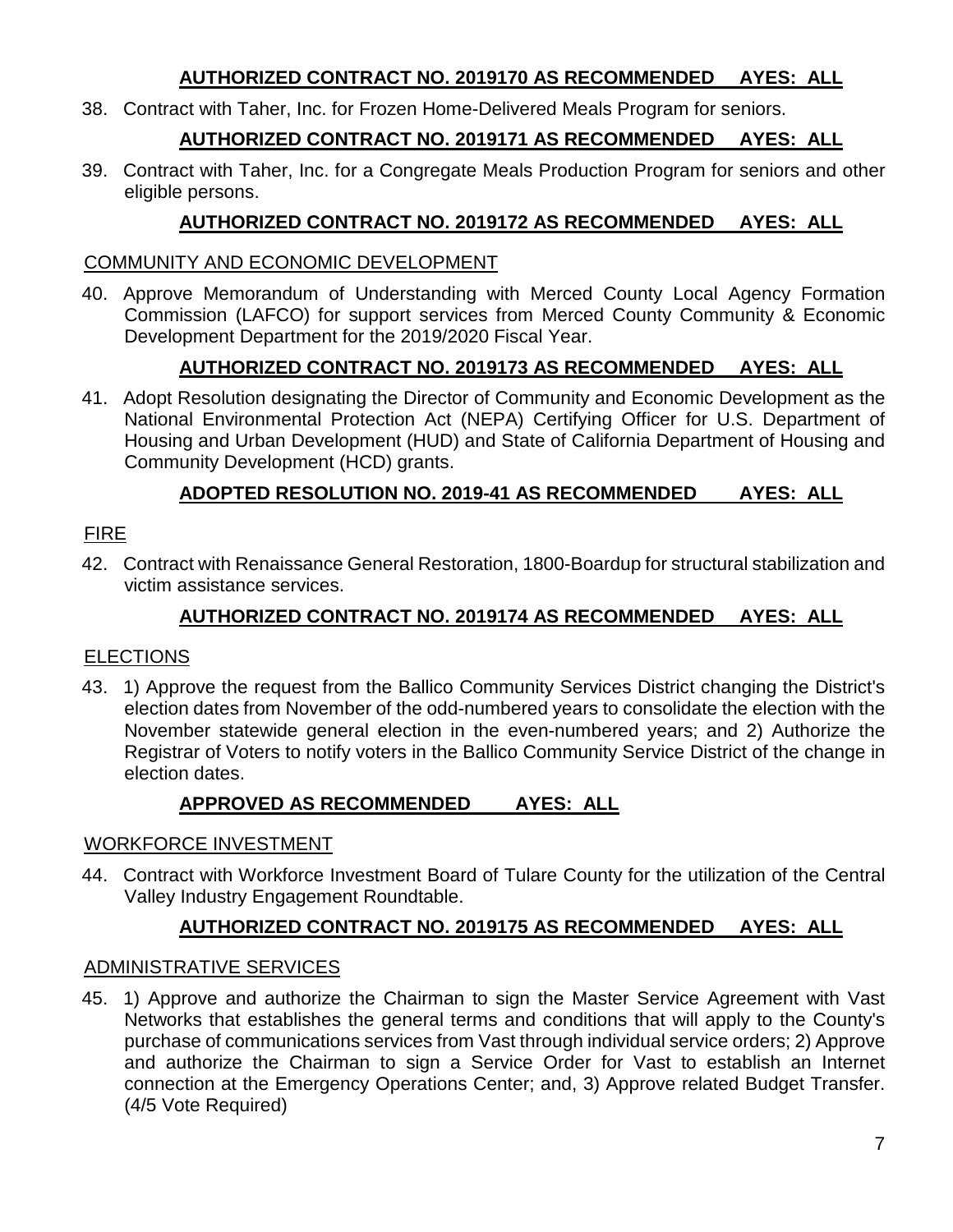### **AUTHORIZED CONTRACT NO. 2019176 AS RECOMMENDED AYES: ALL**

### SHERIFF

46. Interdepartmental Agreement with Behavioral Health and Recovery Services for the clients meal food services to the Marie Green Psychiatric Center for Fiscal Year 2019-2020.

### **AUTHORIZED CONTRACT NO. 2019177 AS RECOMMENDED AYES: ALL**

### TREASURER

47. Contract with ABS Direct, Inc. to print, fold, stuff and mail tax bills and notices.

### **AUTHORIZED CONTRACT NO. 2019178 AS RECOMMENDED AYES: ALL**

48. Acceptance of the Quarterly Investment Report for the Quarter Ended March 31, 2019.

### **APPROVED AS RECOMMENDED AYES: ALL**

49. Acceptance of the Annual Independent Audit Report of the Treasurer's Investment Compliance and Policy for the Fiscal Year Ended June 30, 2018.

### **APPROVED AS RECOMMENDED AYES: ALL**

#### DISTRICT ATTORNEY

50. Approve the District Attorney's participation in the Criminal Restitution Program and authorize the District Attorney to submit a contract for continued funding; 2) Adopt the Resolution; 3) Authorize the District Attorney to sign the Standard Agreement; and 4) Authorize the Chairman to sign the Contractor Certification Clause Form.

### **AUTHORIZED CONTRACT NO. 2019179 AND ADOPTED RESOLUTION NO. 2019- 42 AS RECOMMENDED AYES: ALL**

51. 1) Approve the District Attorney's participation in the Workers' Compensation Insurance Fraud Program and authorize the District Attorney to submit a grant application to the California Department of Insurance for continued funding; and 2) Adopt the Resolution authorizing District Attorney to execute the Grant Award Agreement.

### **AUTHORIZED CONTRACT NO. 2019180 AND ADOPTED RESOLUTION NO. 2019- 43 AS RECOMMENDED AYES: ALL**

### LIBRARY

52. Accept the Zip Books Project Grant awarded by NorthNet Library System in partnership with California State Library supported with California Library Services Act funds. The amount of the grant award is \$6,000.00 for Fiscal Year 2018/2019 and Fiscal Year 2019/2020.

### **APPROVED AS RECOMMENDED AYES: ALL**

#### CHILD SUPPORT SERVICES

53. Contract with Team Legal, Inc. for service of process.

# **AUTHORIZED CONTRACT NO. 2019181 AS RECOMMENDED AYES: ALL**

### HUMAN RESOURCES

54. Contract with Merced Community College District to provide specialized training for services to be provided to Merced County Employees.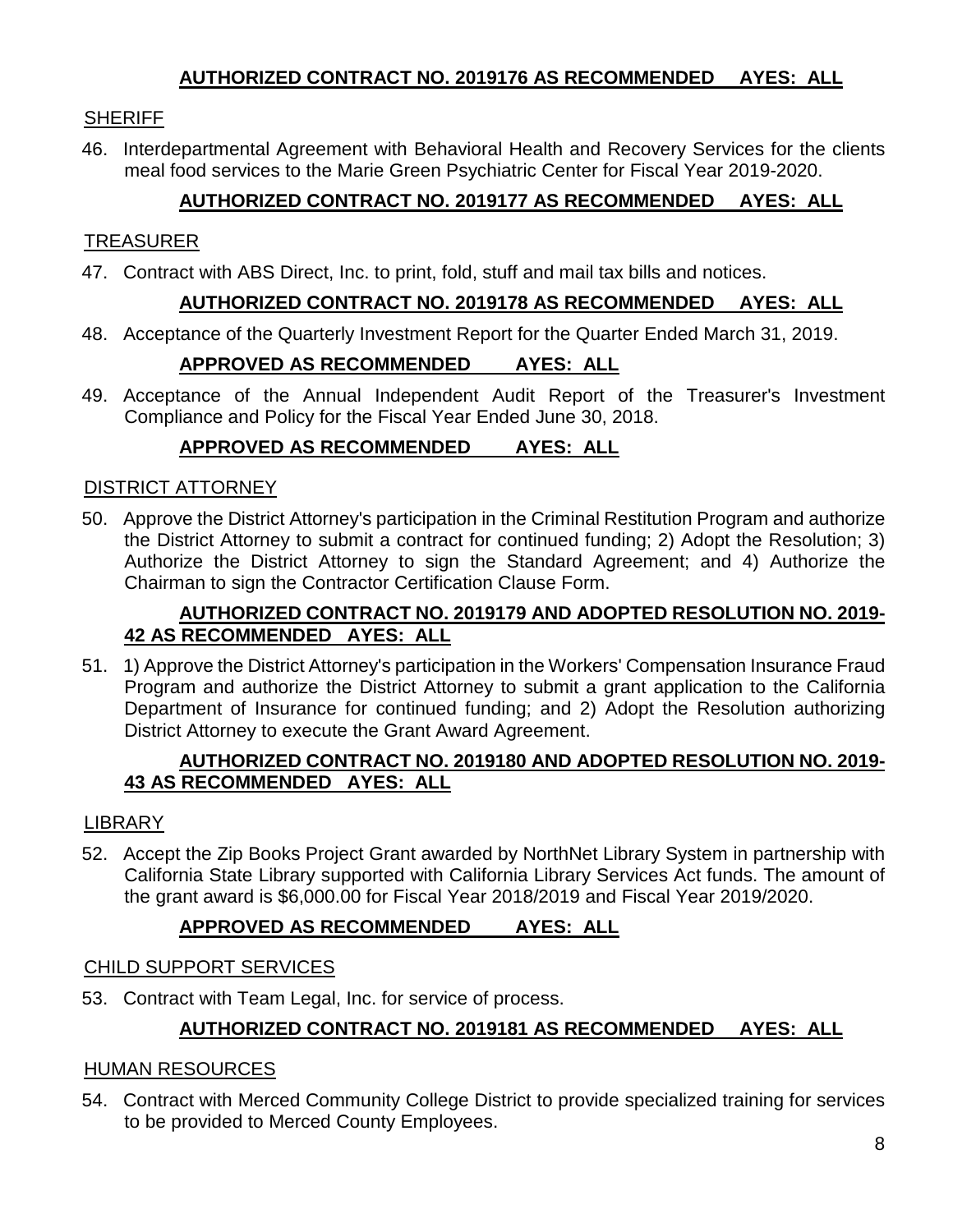### **AUTHORIZED CONTRACT NO. 2019182 AS RECOMMENDED AYES: ALL**

55. Approve modifications to the Spring Fair Manager Job Classification Specification.

# **APPROVED AS RECOMMENDED AYES: ALL**

### EXECUTIVE OFFICE

56. Contract with Yosemite Physical Therapy for Ergonomic Services.

# **AUTHORIZED CONTRACT NO. 2019183 AS RECOMMENDED AYES: ALL**

57. Accept and approve the Merced County Early Learning and Care Needs Assessment prepared by the Merced County Collaborative for Children and Families covering the period July 1, 2017 through March 2019.

# **APPROVED AS RECOMMENDED AYES: ALL**

58. 1) Authorize staff to explore financing options for the John Latarocca Correctional Center Expansion, including the issuance of a General Obligation Bond (GO bond) or Certificates of Participation Notes (COP); and, 2) Authorize staff to identify qualified consultants to assist with financing options for Phase II of the John Latarocca Correctional Center Expansion and return to the Board for consideration of any necessary agreements.

# **APPROVED AS RECOMMENDED AYES: ALL**

# *REVIEW BOARD ORDER – SEE PAGES 12 AND 13*

59. 1) Accept and issue the Status Report on the actions taken to alleviate the conditions necessitating the Interim Ordinance related to a temporary moratorium on the cultivation of industrial hemp within the unincorporated areas of Merced County by any person or entity including "Established Agricultural Research Institution" (Attachment 1); and, 2) Set Public Hearing for June 18, 2019 to extend the term of the interim urgency ordinance imposing a temporary moratorium on the cultivation of industrial hemp.

# **APPROVED AS RECOMMENDED AYES: 2, 3, 4, 5 NOES: 1**

# *REVIEW BOARD ORDER – SEE PAGE 13*

### BOARD APPOINTMENTS

60. Reappoint Vicki Humble to serve as a member of the Behavioral Health Board, representing District Four, until June 30, 2022.

# **APPROVED AS RECOMMENDED AYES: ALL**

61. Reappoint Margaret Pia representing Board of Supervisors Rep-At Large to serve on the Housing Authority of the County of Merced until February 18, 2023.

# **APPROVED AS RECOMMENDED AYES: ALL**

62. Appoint a Board Member to serve a four-year term as Primary Member of the LAFCO Commission, until May 6, 2023; and appoint a Board Member to serve a four-year term as Alternate of the LAFCO Commission, until May 6, 2023.

# **APPROVED AS RECOMMENDED AYES: ALL**

# *REVIEW BOARD ORDER – SEE PAGE 13*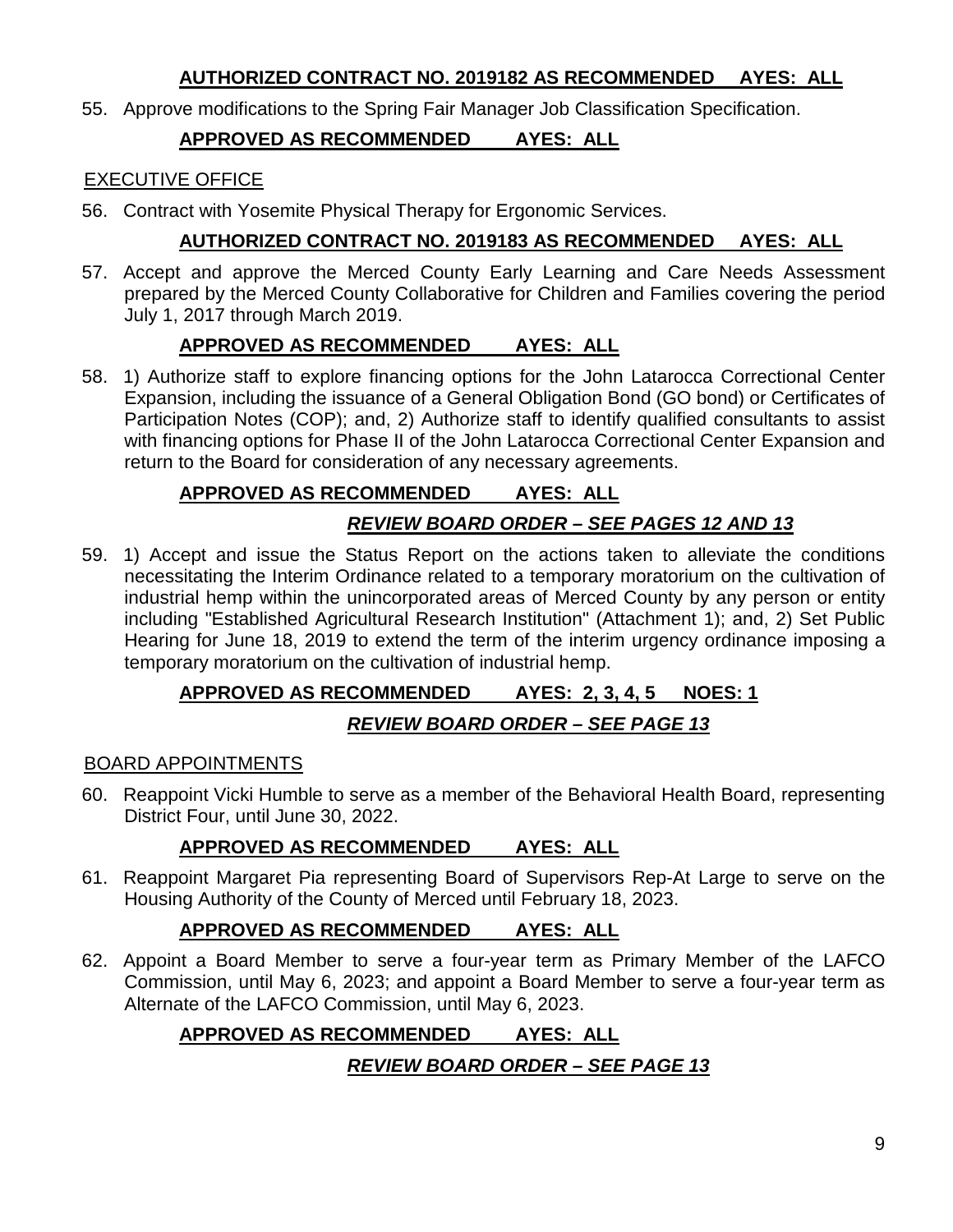### BOARD INFORMATION & POSSIBLE ACTION **ACCEPTED AND PLACED ON FILE AYES: ALL**

- 63. Administrative Services re: Purchase of Radio Communication Equipment from Delta Wireless pursuant to Ordinance 1678, Chapter 5.12.040 and which fall under Category 1.
- 64. Administrative Services re: Airplane repairs by Big Valley Aviation, Inc. pursuant to Ordinance 1678, Chapter 5.12.040 and which fall under Category 1.
- 65. State Water Resources Control Board re: Notice of Petition for temporary change involving the transfer/exchange from department of water resources permit 16479 (Application 14443) and the specified license and permits of the U.S. Bureau of Reclamation
- 66. Merced County Mosquito Abatement District re: General Manager's Report April 16, 2019 through May 20, 2019.

### **THE BOARD ADJOURNED THE MEETING AT 11:33 A.M. UNTIL TUESDAY, JUNE 18, 2019, AT 10:00 A.M.**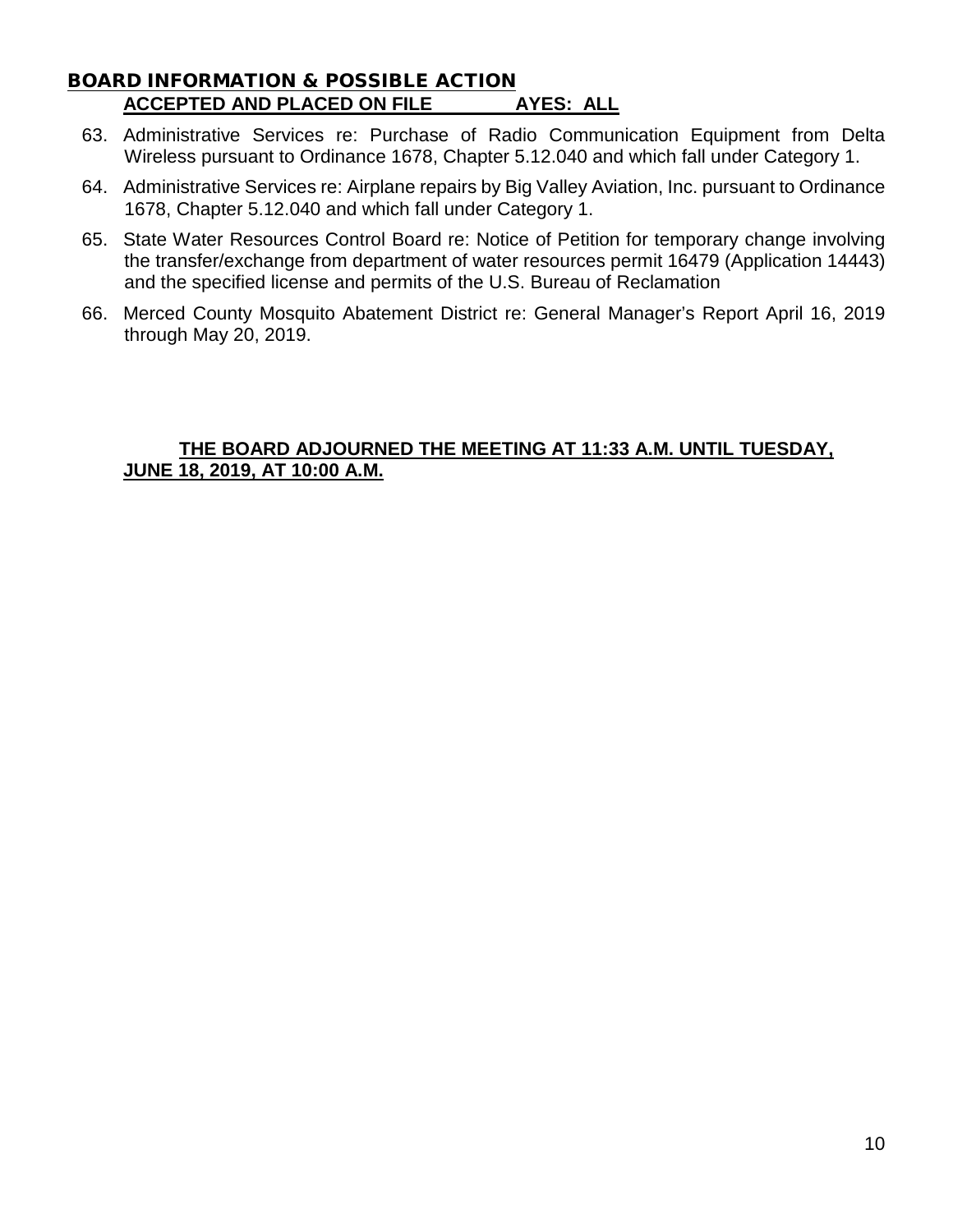#### **9:00 A.M. CLOSED SESSION PUBLIC OPPORTUNITY**

Crystal Jones and Angel Barrajas with United Public Employees representing Unit 3 state they are here on behalf of Unit 3 members to request a fair, livable wage for employees and also submit documents for the Board.

Frank Romero, Public Health and Unit 3 employee shares his story with the Board and requests a livable wage because the cost of living keeps going up.

#### **10:00 A.M. LATE ITEM 2019-06-04 EXECUTIVE OFFICE**

Upon motion of Supervisor Espinoza, seconded by Supervisor McDaniel, duly carried, the board finds a need, subsequent to the posting of the agenda, requesting allocation of an EH Special Projects Coordinator and requesting approval to rehire Victoria Bryan as EH Special Projects Coordinator in compliance with the conditions of Government Code Section 7522.56. Ayes: Pareira, Espinoza, Lor, McDaniel, Silveira

#### **10:00 A.M. SCHEDULED ITEM 2019-06-04 PUBLIC OPPORTUNITY**

Lisa Sykes, Human Services Agency employee speaks about the daily cost of living rising and requests a reasonable living wage increase.

Amy Taylor, Merced County Librarian informs the Board of a new service the Library launched called "Overdrive". Ms. Taylor also speaks about their summer reading program that starts June  $8<sup>th</sup>$ .

Kathy Birdie, Member of Dos Palos Friends of Library speaks about the Book Mobile in South Dos Palos and requests the library be open more than its 20 hours per week.

Nick Gomes, Representative from Congressman Jim Costa's office states that on Thursday, June  $6<sup>th</sup>$  they will be at the VFW Hall in Los Banos performing mobile case work from 10:00 a.m.  $-$ 2:00 p.m.

Alexandra Pierce, Human Services Agency-Area on Aging Deputy Director informs the Board that June is Adult and Dependent Elder Abuse Awareness Month and gives statistics on elder abuse within Merced County.

Lamar Henderson, with the Human Services Agency All-Dads Matter Program speaks about their 12<sup>th</sup> Annual Celebration of Fatherhood event taking place on Saturday, June 8<sup>th</sup> from 10:00 a.m. – 2:00 p.m. at Applegate Park.

Scott Pettygrove, Human Services Agency Director speaks about Item 14 on the agenda, proclaiming June 2019 as All Dads Matter Month in Merced County. Present: Pareira, Espinoza, Lor, McDaniel, Silveira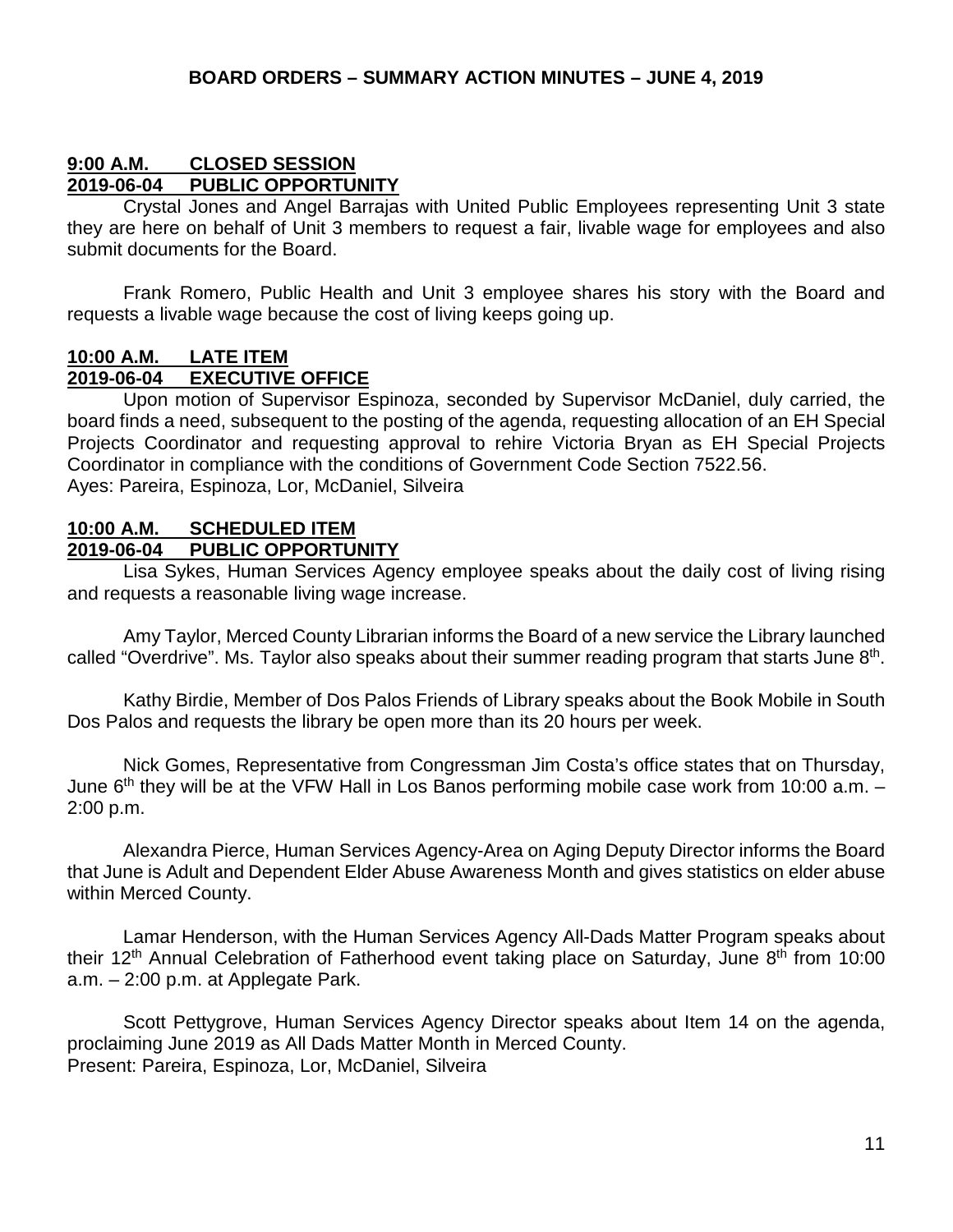#### **10:00 A.M. PRESENTATION 2019-06-04 GROUND AMBULANCE RFP PROCESS UPDATE**

Jim Clark, EMS Administrator introduces their consultant Bill Bullard with The Abaris Group. Mr. Bullard gives a powerpoint presentation covering the following: Who is The Abaris Group, Frequently Asked Questions, Ambulance RFP Timeline, Current EMS Service, EMS Service Delivery Needs, EMS Nest Generation Task Force, EMS Next Gen Objective, EMS Next Gen Mission, Best Practice Presentations, Best Practices Feedback, Possible Impacts on RFP, Ambulance RFP Development, Ambulance RFP Status, and Ambulance RFP Process.

The Board has discussion on the presentation.

The Chairman asks if there is anyone from the public wishing to speak on the presentation. No one speaks.

#### **10:00 A.M. SCHEDULED ITEM 2019-06-04 PUBLIC WORKS – SECOND READING – PROPOSED ORDINANCE**

The clerk announces a Second Reading of a proposed ordinance entitled "User Charge Rates for Zones of Benefit", which would set County Service Area Number One User Charge Rates at their current rates for Fiscal Year 2019/2020 (Supersedes Ordinance No. 1961 and amends Chapter 5.64 of the Merced County Code) is before the Board for consideration.

Dana Hertfelder, Director of Public Works reviews the staff report.

The Chairman asks if there is anyone present wishing to speak on this item. No one speaks.

Upon motion of Supervisor McDaniel, seconded by Supervisor Lor, duly carried, the Board waives further reading of the proposed ordinance.

Upon motion of Supervisor McDaniel, seconded by Supervisor Lor, duly carried, the Board Adopts Ordinance No. 1970 entitled "User Charge Rates for Zones of Benefit", which sets County Sevice Area Number One User Charge Rates at their current rates for Fiscal year 2019/2020. Ayes: Pareria, Espinoza, Lor, McDaniel, Silveira

#### **ACTION ITEM NO. 58 2019-06-04 EXECUTIVE OFFICE**

The clerk announces item to authorize staff to explore financing options for the John Latarocca Correctional Center Expansion, including the issuance of a General Bond (GO bond) or Certificate of Participation Notes (COP); and authorize staff to identify qualified consultants to assist with financing options for Phase II of the John Latarocca Correctional Center Expansion is before the Board for consideration.

County Executive Officer Jim Brown gives an overview of the grant and talks about the John Latarocca Correctional Center and the \$40 million from the State.

The Board has lengthy discussion on the item.

Upon motion of Supervisor Lor, seconded by Supervisor McDaniel, duly carried, the Board approves authorizing staff to explore financing options for the John Latarocca Correctional Center Expansion, including the issuance of a General Obligation Bond (GO bond) or Certificate of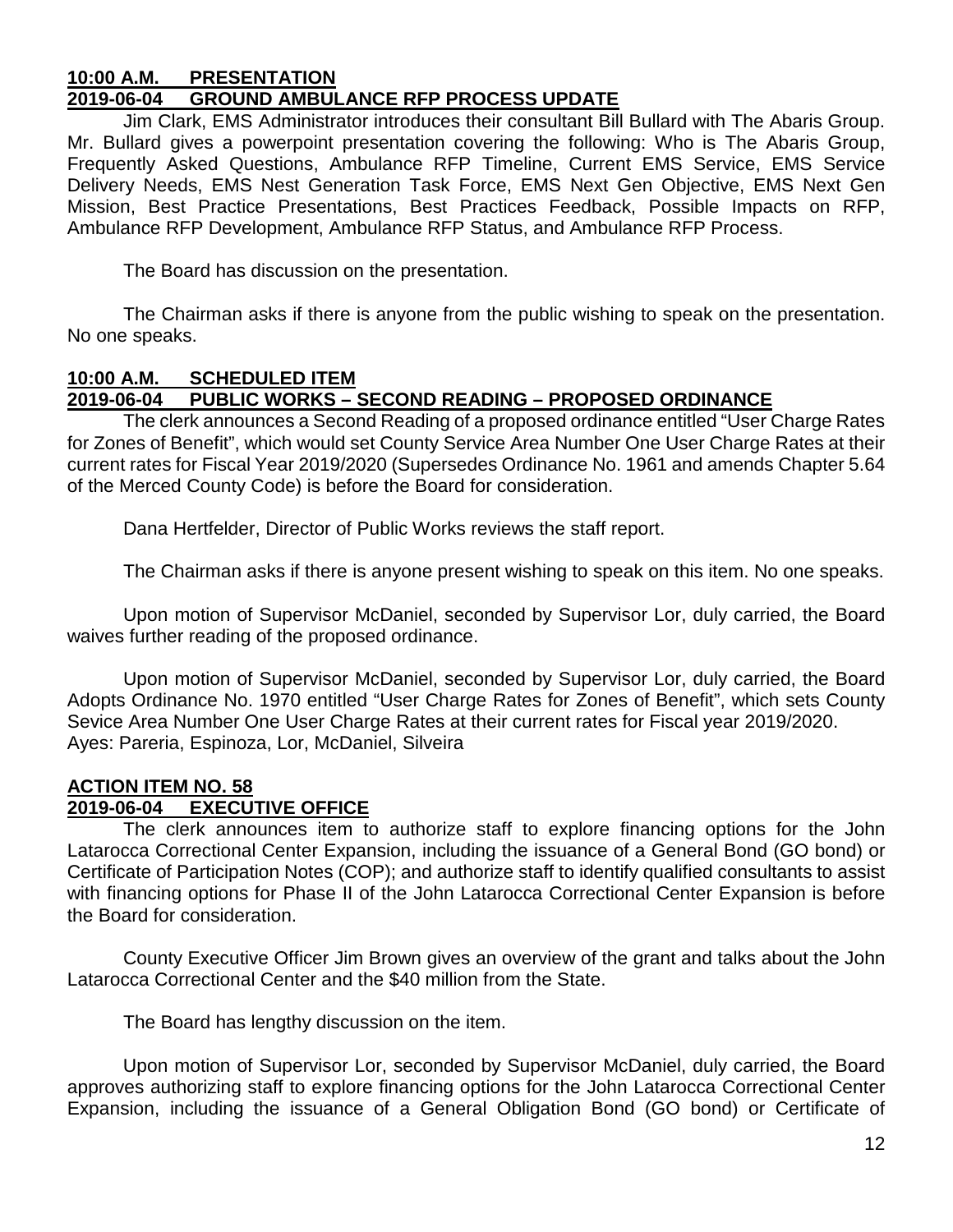Participation Notes (COP); and to identify qualified consultants to assist with financing options for Phase II of the John Latarocca Correctional Center Expansion. Ayes: Pareira, Espinoza, Lor, McDaniel, Silveira

### **ACTION ITEM NO. 59 2019-06-04 EXECUTIVE OFFICE**

The clerk announces item to accept and issue the Status Report on the actions taken to alleviate the conditions necessitating the Interim Ordinance related to a temporary moratorium on the cultivation of industrial hemp within the unincorporated areas of Merced County by any person or entity including "Established Agricultural Research Institution"; and Set Public Hearing for June 18, 2019 to extend the term of the interim urgency ordinance imposing a temporary moratorium on the cultivation of industrial hemp is before the Board for consideration.

Supervisor Espinoza states he talked to a Supervisor from Madera County and they are not moving forward with a moratorium.

County Executive Officer Jim Brown clarifies the action on the item.

Upon motion of Supervisor Lor, seconded by Supervisor McDaniel, duly carried, the Board approves to accept and issue the Status Report on the actions taken to alleviate the conditions necessitating the Interim Ordinance related to a temporary moratorium on the cultivation of industrial hemp within the unincorporated areas of Merced County by any person or entity including "Established Agricultural Research Institution"; and sets Public Hearing for June 18, 2019 to extend the term of the interim urgency ordinance imposing a temporary moratorium on the cultivation of industrial hemp.

Ayes: Pareira, Lor, McDaniel, Silveira Noes: Espinoza

# **ACTION ITEM NO. 62**

# **2019-06-04 BOARD APPOINTMENTS**

The Clerk announces item to appoint a Board Member to serve a four-year term as Primary Member of the LAFCO Commission, until May 6, 2023; and appoint a Board Member to serve a fouryear term as Alternate of the LAFCO Commission, until May 6, 2023 is before the Board for consideration.

Upon motion of Supervisor Silveira, seconded by Supervisor Espinoza, duly carried, the Board appoints Supervisor Espinoza as Primary Member of the LAFCO Commission, until May 6, 2023; and appoints Supervisor McDaniel to serve a four-year term as Alternate of the LAFCO Commission, until May 6, 2023.

Ayes: Pareira, Espinoza, Lor, McDaniel, Silveira

# **ACTION ITEM NO. 62A 2019-06-04 LATE ITEM – EXECUTIVE OFFICE**

Upon motion of Supervisor Silveira, seconded by Supervisor Espinoza, duly carried, the Board adds the EH Special Projects Coordinator allocation to BU 10000, class 0468 with a salary range of \$40.00/hour; certifies that the appointment of this employee is necessary before 180 days has passed; approves the appointment of Victoria Bryan to return to work for a period of time determined by the County Executive Officer beginning June 5, 2019; Adopts Resolution No. 2019- 44 for the exception to the 180-day wait period pursuant to Government Code Section 7522.56 in